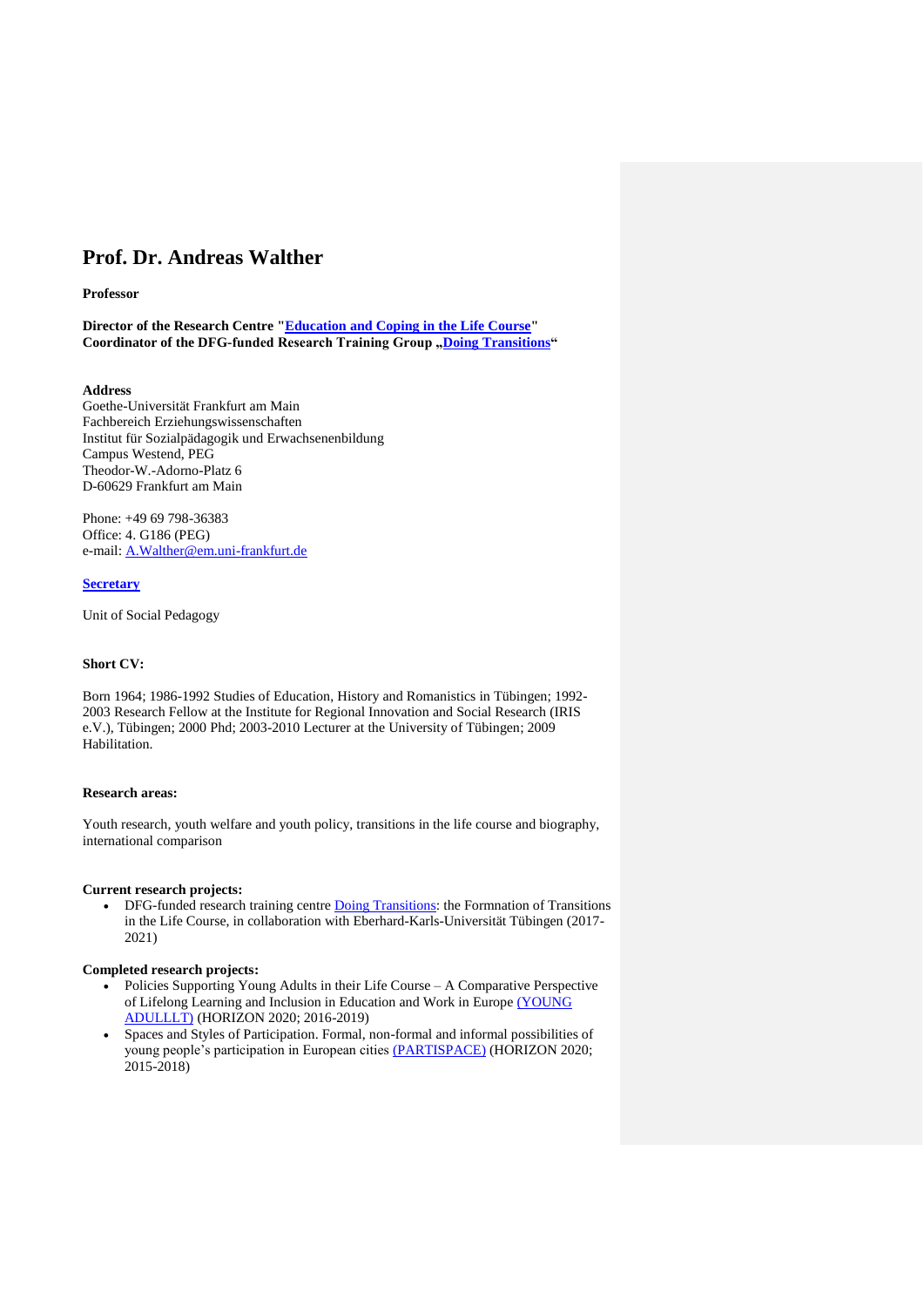- [Transition Processing.](https://www.uni-frankfurt.de/57487480/Trans-Pro) Pedagogical Rationalities in services of accompaniment and counselling in transitions to work (in cooperation with the universities of Hildesheim, Flensburg, Tübingen and Luxemburg (2015-2017, DFG)
- Training coaches (, Ausbildungslotsen') as municipal service for young people in transitions from school to vocational training. A case study in the city of Mannheim (2013-2015; Gemeinnützige Hertie-Stiftung)
- "How do practitioners describe, interpret and justify professional action in child and youth welfare services?" (study project)
- , transitions. Success in transitions to training and work". Project evaluation (2012-2014; IJAB)
- [Evaluation of the programme personal advisors in to vocational training](http://www.iaw.edu/iaw/De:Forschung:Arbeitsm%C3%A4rkte_und_Soziale_Sicherung:Laufende_Projekte:BerEB)  [\('Berufseinstiegsbegleiter'](http://www.iaw.edu/iaw/De:Forschung:Arbeitsm%C3%A4rkte_und_Soziale_Sicherung:Laufende_Projekte:BerEB)) (2010-2014; BMAS)
- Potentials and limitations of sociopedagogical support for the educational trajectories of girlpp. The case of the 'girls' centre' (Mädchenbüro) Frankfurt am Main (Max-Träger-Stiftung/Nachbarschaftsheim e.V. Bockenheim (2013-2014)
- [Governance of Educational Trajectories in Europe. Access, Coping and Relevance of](http://www.goete.eu/)  [Education for Young People in European Knowledge Societies](http://www.goete.eu/) (GOETE) (2010-2012; 7. EU-Framework Programme)
- Study of school leavers' destinations (2011/2012, ["Lernen vor Ort"](http://www.lernen-vor-ort.info/), Frankfurt am Main)
- [Evaluation of Sociopedagogical Support at Professional Schools \(](http://www.uni-frankfurt.de/fb/fb04/we5/SPF/Projekte/index.html)2011-2013; City of Frankfurt am Main)
- Youth Policy and Participation. Potentials of participation and informal learning for [young people's transitions to the labour market](http://www.iris-egris.de/yoyo/) (YOYO; 2001-2004; 5. EU-Framework Programme)
- Youth [actor of social change](http://www.up2youth.org/) (UP2YOUTH, 2006-2009; 6. EU-Framework Programme)
- Youth Policy Reviews of the Council of Europe in Slovakia and Hungary (2006 and 2008)
- Thematic Study on Policy Measures concerning Disadvantaged Youth (European Commission 2005)

# **Other functions:**

- Member of the scientific boards of DISKURS Kindheits- und Jugendforschung and COMUNITANIA. International Journal of Social Work and Social Sciences
- Peer Reviewer for Diskurs Kindheits- und Jugendforschung, Zeitschrift für Sozialpädagogik, Young, Journal for Youth Studies

## **Selected recent publications:**

- Andresen, S./Bauer, P./Stauber, B./Walther, A. (2022): Die Gestaltung und Hervorbringung von Übergängen im Lebenslauf. *Zeitschrift für Pädagogik*, Beiheft No. 68, pp. 15-31.
- Schwanenflügel, L./Walther, A. (2022): Learning to Participate in and through Conflict, in: Becevic, Z./Andersson, B. (Eds.): Youth Participation and Learning Critical Perspectives on Citizenship Practices in Europe. Springer: Cham, pp. 37-55.
- Stauber, B./Walther, A./Settersten, R.A. (Eds.) (2022): Doing Transitions in the Life Courses – Practices and Processes. Cham: Springer Nature (forthcoming).

**Kommentiert [AW1]:** Link zur Projektseite

**Kommentiert [AW2]:** Link zur Projektseite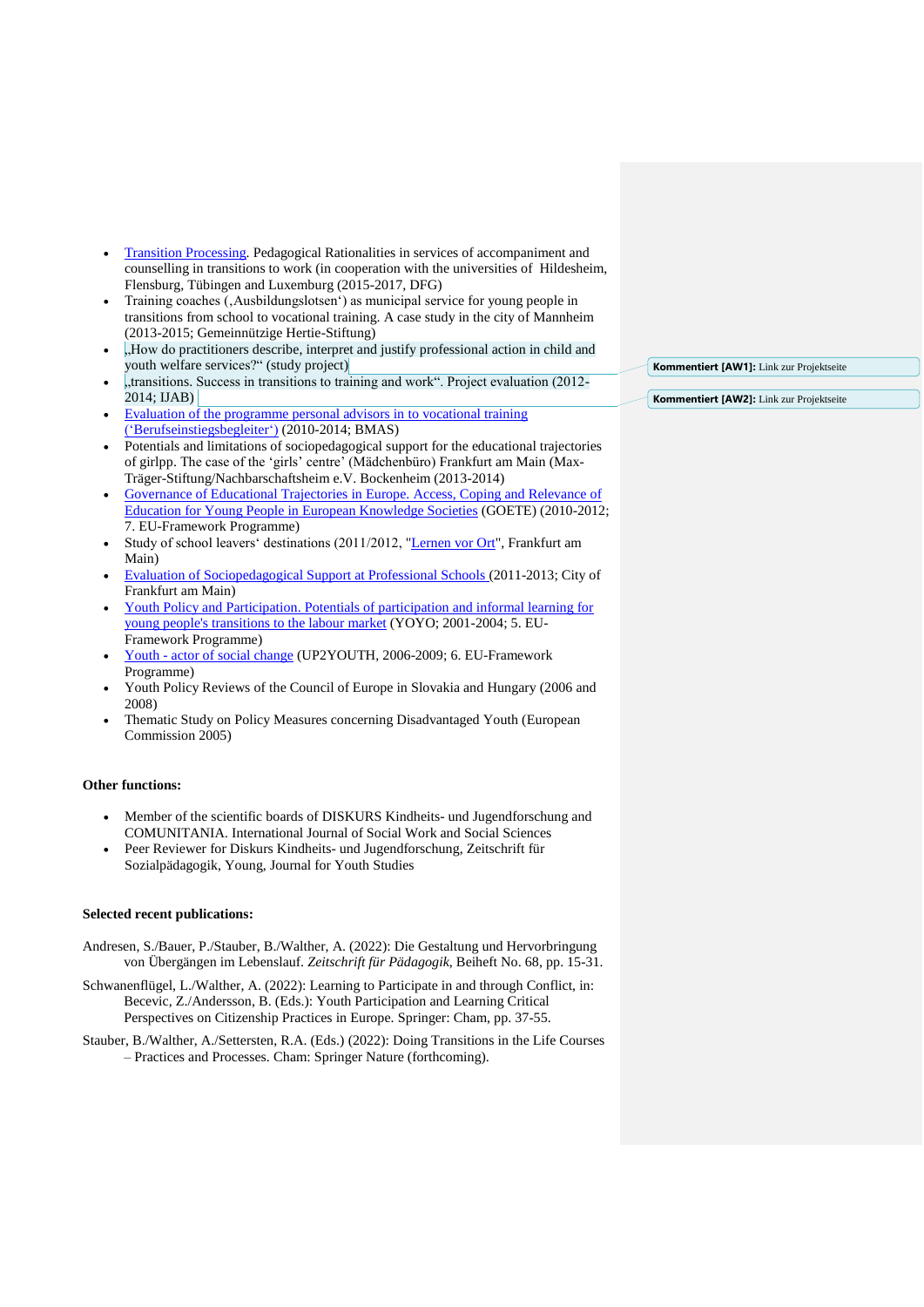- Franzheld, T./Walther, A. (Eds.) (2021): "Vermessungen" der Kinder- und Jugendhilfe. Versuch einer Standortbestimmung. Weinheim, Basel: Beltz Juventa.
- Lüküslü, D./Walther, A. (2021). Who are the Young People Who Engage as Youth Representatives? Routes into Formal Youth Participation. Youth and Globalisation, 3 (2021), pp. 194-213.
- Lüküslü, D./Walther, A.: (2021) 'I wanted to take on a lot of responsibility'. Reconstructing biographies of young people engaged in formal participation, Journal of Youth Studies, 24(8), pp. 1068-1084, DOI: [10.1080/13676261.2020.1800611](https://doi.org/10.1080/13676261.2020.1800611)
- Pitti, I./Walther, A./Mengilli, Y. (2021). Liminal participation: young people's practices in the public sphere between exclusion, claims of belonging, and democratic innovation. *Youth & Society*. DOI[:10.1177/0044118X211040848](https://doi.org/10.1177/0044118X211040848)
- Stauber, B./Walther, A. (2021): Junge Erwachsene in der Offenen Kinder- und Jugendarbeit, in: Deinet, U./Sturzenhecker, B./Schwanenflügel, L./Schwerthelm, M. (Eds.): Handbuch Offene Kinder- und Jugendarbeit. 5. Auflage. Wiesbaden: Springer Nature, pp. 387-400.
- Verlage, T./Walther, A. (2021): Ausschluss durch Einschluss im Übergang in Arbeit. Widersprüche sozialpädagogischen Handelns in der Jugendberufshilfe. In: Anhorn, R./Bettinger, F./Stehr J. (Eds.): Handbuch – Soziale Ausschließung und Soziale Arbeit. VS-Verlag, Wiesbaden, pp. 1087 – 1103
- Walther, A. (2021): Kinder- und Jugendhilfe im wohlfahrtsstaatlichen Lebenslaufregime. Verortung von Spannungslinien des Aufwachsens in öffentlicher Verantwortung, in: Franzheld, T./Walther, A. (Eds.): "Vermessungen" der Kinder- und Jugendhilfe. Versuch einer Standortbestimmung. Weinheim, Basel: Beltz Juventa, pp. 32-58.
- Walther, A./Lüküslü, D./Loncle, P./Pais, A. (2021): Regimes of Youth Participation? Comparative Analysis of Youth Policies and Participation across European Cities. *YOUNG*; 29(2), pp. 191-209. DOI: 10.1177/1103308820937550.
- Eulenbach, M./Fuchs, T./Mengilli, Y./Walther, A./Wiezorek, C. (2020): "Ich mochte Teil einer Jugendbewegung sein"? – Jugendkultur, Protest, Partizipation, in: van Ackeren, I./Bremer, H./Kessl, F./Koller, H.-C./Pfaff, N./Rotter, C./Klein, D./Salaschek, U. (Eds.): Bewegungen. Beiträge zum 26. Kongress der Deutschen Gesellschaft für Erziehungswissenschaft, Opladen: Barbara Budrich, S. 613-627.
- Julkunen, I./Walther, A. (2020): Social Work and Schooling, in: Kessl, F./Lorenz, W./Otto, H.-U./White, S. (Eds.): European Social Work – a Compendium. Opladen et al.: Babraba Budrich, S. 127-153.
- Walther, A. (2020): Meritokratie, Gate-Keeper und Bildungsentscheidungen: Reproduktion von Ungleichheit durch die Herstellung von Übergängen. In: Thiersch, S./ Silkenbeumer, M./Labede, J. (Eds.): Individualisierte Übergänge: Aufstiege, Abstiege, Umstiege und Ausstiege im Bildungssystem. Wiesbaden: Springer, S. 61-89.
- Walther, A./Batsleer, J./Loncle, P./Pohl, A. (Eds.) (2020): The Struggle of Participation and Young People. Contested Practices, Power and Pedagogies in Public Spaces. London: Routledge.
- Walther, A./Stauber, B./Rieger-Ladich, M./Wanka, A. (Eds.) (2020): Reflexive Übergangsforschung. Theoretische und methodologische Grundlagen. Opladen: Barbara Budrich.
- Benasso, S./Castellani, S./Cossetta, A./Dittrich, C./Walther, A. (2019): Transmission Belts: On how young adults in Germany and Italy make meaning of mobility in transitions to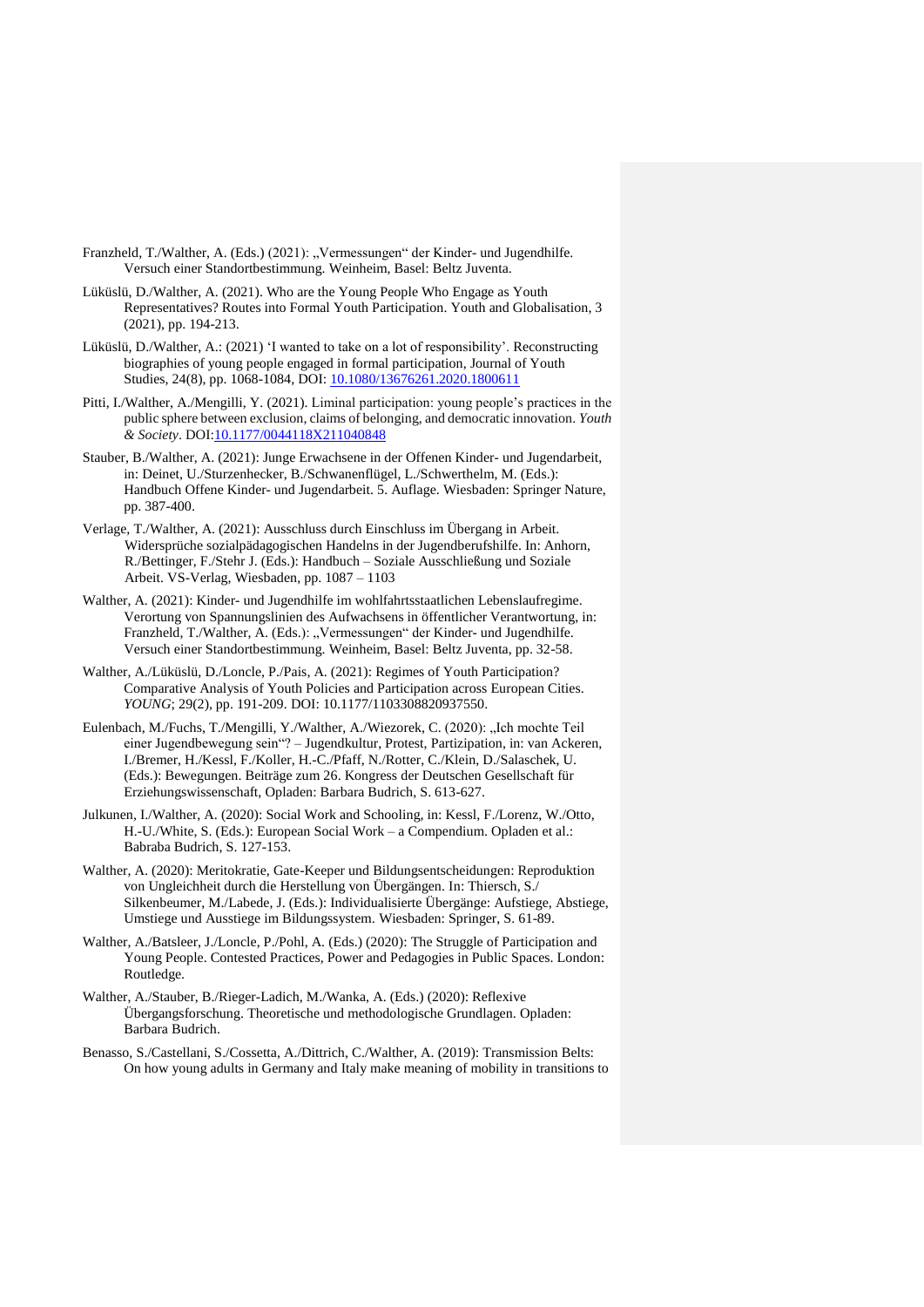work and adulthood. Social Work & Society, 17(2). Online: [http://nbn](http://nbn-resolving.de/urn:nbn:de:hbz:464-sws-1913)[resolving.de/urn:nbn:de:hbz:464-sws-1913.](http://nbn-resolving.de/urn:nbn:de:hbz:464-sws-1913)

- Dittrich, C./Walther, A. (2020): Berufsorientierung durch Information und Verantwortung. Prozessierung von Übergängen durch die Inszenierung von Beratung in der Schule, in: Chyle, Heike/Dittrich, Christiane/Muche, Claudia/Schröder, Christian/Wlassow, Nina (Eds.): Übergänge in Arbeit gestalten. Beratungsdienstleistungen im Vergleich. Weinheim, Basel: Beltz Juventa, pp. 32-56.
- Pohl, A./Reutlinger, C./Walther, A./Wigger, A. (Eds.) (2019): Praktiken Jugendlicher im öffentlichen Raum – zwischen Selbstdarstellung und Teilhabeansprüchen. Wiesbaden: Springer VS.
- Walther, Andreas (2019): Teilhabe als Partizipation und als Problem, in: Kommission Sozialpädagogik (Ed.): Teilhabe in\*trotz\*durch Sozialpädagogik. Weinheim, Basel: Beltz Juventa, S. 48-64.
- Walther, Andreas (2018): Internationaler Vergleich in der Sozialen Arbeit, in: Otto, Hans-Uwe/Thiersch, Hans/Treptow, Rainer/Ziegler, Holger (Eds.): Handbuch Sozialarbeit/Sozialpädagogik. 6. Auflage, München: Reinhardt, S. 687-697.
- Prescher, Julia/Walther, Andreas (2018): Jugendweihefeiern im Peerkontext. Ethnografische Erkundungen zur Gestaltung eines Übergangsrituals am Beispiel des Rundgangs am Jugendabend, Diskurs Kindheits- und Jugendforschung, 3-2018, S. 307-320.
- Stauber, Barbara/Walther, Andreas (2018): Übergänge im Lebenslauf und Übergangsforschung, in: Otto, Hans-Uwe/Thiersch, Hans/ Treptow, Rainer/Ziegler, Holger (Eds.): Handbuch Sozialarbeit/Sozialpädagogik. 6. Auflage, München: Reinhardt, S. 1790-1803.
- Walther, A./Stauber, B. (2018): Bildung und Übergänge, in: Schmidt-Hertha, B./Tippelt, R. (Eds.): Handbuch Bildungsforschung. 3. vollständig überarbeitete Auflage. VS Springer, S. 905-923.
- Walther, Andreas (2017): Support across life course regimes. A comparative model of social work as constructions of social problems, needs, and rights. In: Journal for Social Work, 17(3), S. 277-301
- Walther, A./Parreira do Amaral, M./Cuconato, M. (Eds.) (2016): Governance of Educational Trajectories in Europe. Pathways, Policies and Practice: London: Bloomsbury.
- Litau, J./Walther, A./Warth, A./Wey, S. (2016) (Eds.): Theorie und Forschung zur Lebensbewältigung. Weinheim, Basel: Beltz Juventa.
- Schwanenflügel, L./Walther, A. (2016): Jugendhilfe ohne Jugendpolitik? Oder: Teilhabe von Kindern und Jugendlichen im aktivierenden Wohlfahrtsstaat, in: Lüdtke, J./Wiezorek, C. (Eds.): Jugendpolitiken. Wie geht Gesellschaft mit "ihrer" Jugend um? Weinheim, Bael: Beltz Juventa, S. 53-69.
- Stauber, B./Walther, A. (2016): Junge Erwachsene, in: Schröer, W./Struck, N./Wolff, M. (Eds.): Handbuch Kinder- und Jugendhilfe. 2. überarbeitete Auflage. Weinheim, Basel: Beltz Juventa, S., S. 135-166
- Walther, Andreas (2016): Support across Life Course Regimes. A comparative model of social work as constructions of social problems, needs, and rights, in: Journal for Social Work Online first: DOI: 10.1177/1468017316640195.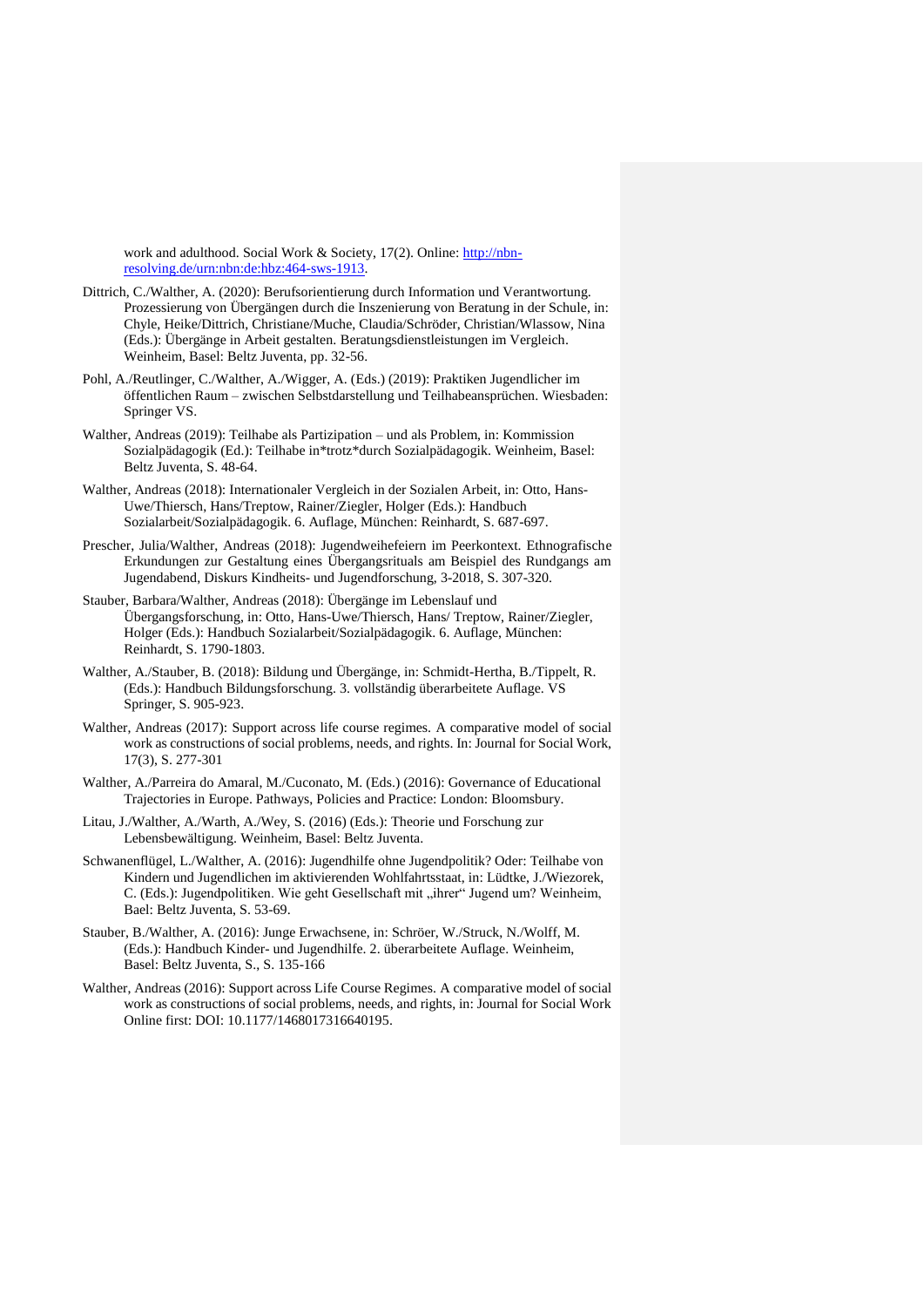- Walther, A. (2016): Jugendhilfe in Europa, in: Schröer, W./Struck, N./Wolff, M. (Eds.): Handbuch Kinder- und Jugendhilfe. 2. überarbeitete Auflage. Weinheim, Basel: Beltz Juventa, S. 1375-1405.
- Walther, A. (2016): Bildung und Bewältigung im Lebenslauf. Sozialpädagogische Forschungsperspektiven, in: Litau, J./Walther, A./Warth, A./Wey, S. (Eds.): Theorie und Forschung zur Lebensbewältigung. Weinheim, Basel: Beltz Juventa, S. 60-90.
- Walther, A. (2016): Übergangsberatung: Grundlagen und Perspektiven, in: Gieseke, W./Nittel, D. (Eds.): Handbuch Pädagogische Beratung über die Lebensspanne. Weinheim, Basel: Beltz Juventa, S. 644-656.
- Walther, A./Parreira do Amaral, M./Cuconato, M. (Eds.) (2016): Governance of Educational Trajectories in Europe. Pathways, Policies and Practice: London: Bloomsbury.
- Cuconato, Morena/Walther, Andreas (2015): 'Doing Transitions' in Education. In: International Journal for Qualitative Studies in Education. Sonderheft, Vol. 28(3-4), S. 283-297.
- Walther, Andreas (2015): The struggle for 'realistic' career perspectives: *cooling-out* versus recognition of aspirations in school-to-work-transitions. In: Italian Journal of Sociology of Education, Vol. 7(2), S. 18-42.
- Walther, Andreas/Warth, Annegret/Ule, Mirjana/Bois-Reymond, Manuela, du (2015): "Me, my education and I": constellations of decision making in young people's educational trajectories. In: International Journal for Qualitative Studies in Education. Sonderheft, Vol. 28(3-4), S. 349-373.
- Bolay, Eberhard/Walther, Andreas (2014): Möglichkeiten außerschulischer Hilfen in der Bearbeitung von Bildungsbenachteiligung. Potenziale und Grenzen ausgewählter Handlungsfelder der Jugendsozialarbeit, in: Zeitschrift für Erziehungswissenschaft, 17(1), Supplement 2, S. 369-392.
- Hof, Christiane/Meuth, Miriam/Walther, Andreas (Eds.) (2014): Pädagogik der Übergänge. Übergänge in Lebenslauf und Biographie als Anlässe und Bezugspunkte von Erziehung, Bildung und Hilfe. Beltz Juventa.
- Meuth, Miriam/Warth, Annegret/Walther, Andreas (2014): No crisis but a paradigm shift? Youth policy in Germany between continuity and change, in: International Journal of Youth and Adolescence *International Journal for Youth and Adolescence, Vol. 19. Online:* http://dx.doi.org/10.1080/02673843.2013.813860.
- Walther, Andreas (2014): Bildung und Partizipation. Ein Beitrag zum Bildungsdiskurs in der Jugendhilfe, in: Zeitschrift für Sozialpädagogik, 12(2), S. S. 116-134.
- Walther, Andreas (2014): Der Kampf um , realistische Berufsperspektiven'. Cooling-Out oder Aufrechterhaltung von Teilhabeansprüchen im Übergangssystem, in: Karl, U. (Ed.): Rationalitäten im Übergang. Weinheim, München: Beltz Juventa, S. 118-136.
- Schröer, Wolfgang/Stauber, Barbara/Walther, Andreas/ Böhnisch, Lothar/Lenz, Karl (Eds.) (2013): Handbuch Übergänge. Weinheim, Basel: Beltz Juventa.
- Walther, Andreas/Weinhardt, Marc (Eds.) (2013): Beratung im Übergang. Zur sozialpädagogischen Herstellung biographischer Reflexivität. Weinheim, Basel: Beltz Juventa.
- Loncle, Patricia/Cuconato, Morena/Muniglia, Virginie/Walther, Andreas (Eds.) (2012): Youth participation in Europe. Beyond Discourses, Practices and Realities. Bristol: Policy Press.